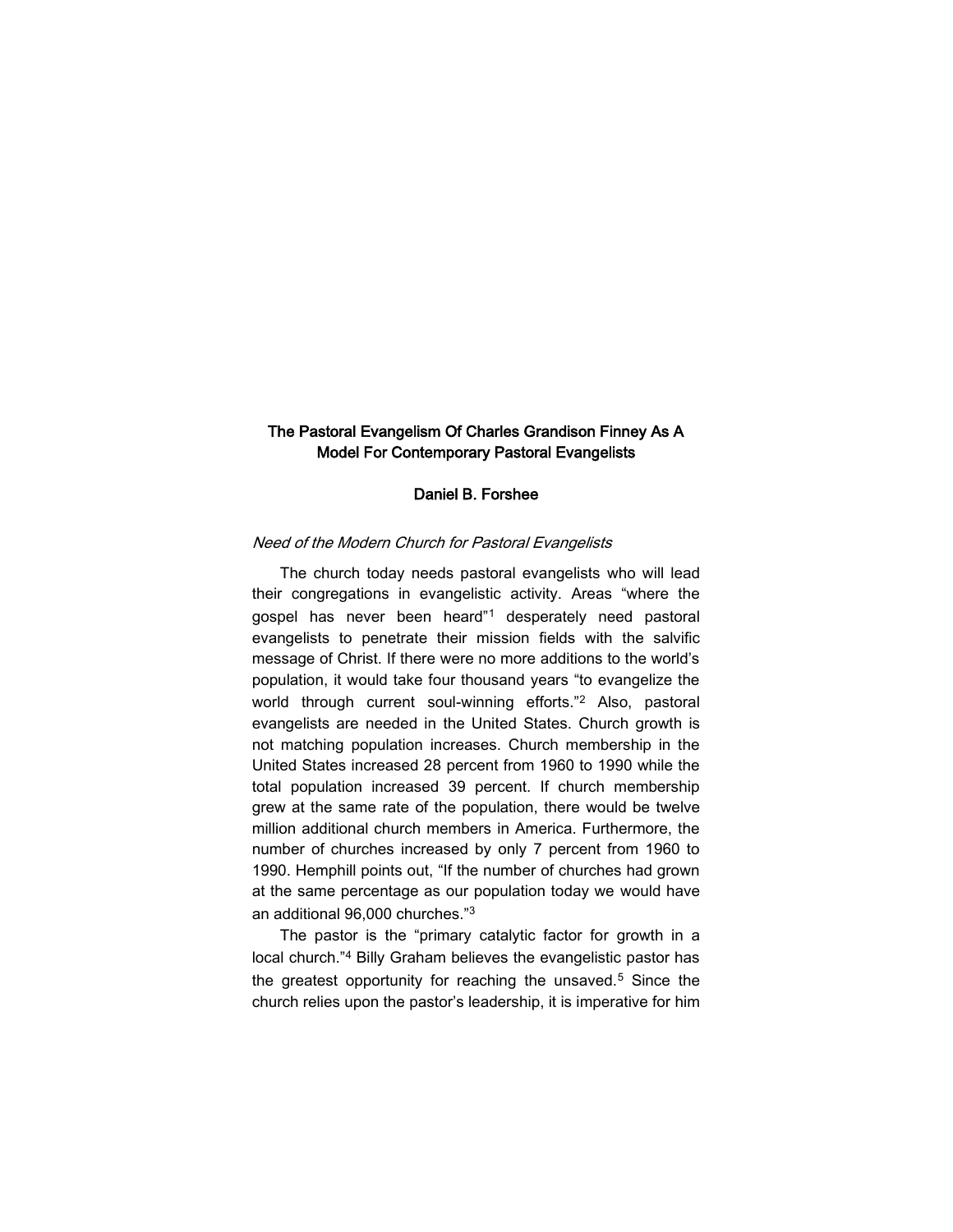to exemplify personal evangelism and to train the congregation to reach the lost.

#### Summary of Charles Grandison Finney's Pastoral Evangelism

Charles Finney served as pastor of three congregations during his ministerial career: the Chatham Street Chapel, (1832- 1836), the Broadway Tabernacle (1836-1837), and the First Congregational Church of Oberlin, Ohio (1835-1872). Finney's primary emphasis was evangelism, and he epitomized a pastoral evangelist. "He set the example for making soul-winning the supreme motive of Christian service."<sup>6</sup> He combined a zeal for evangelism with a genuine compassion for his church members.

There were nine salient features of Finney's pastoral evangelism. First, he focused on evangelism. He witnessed to those with whom he came in contact. Furthermore, he trained the people in evangelistic strategies. Finney's congregations excelled in winning the lost to Jesus Christ, and his churches grew to large numbers with the new converts. Second, he emphasized the importance of discipleship. Finney realized he neglected Christian discipleship during the first two years of his ministry at the Chatham Street Chapel. However, once convinced of the importance of Christian maturity, Finney focused on it with much intensity. The best example of Finney's emphasis on discipleship and training was his Lectures to Professing Christians, published in 1837 while he served as pastor at the Broadway Tabernacle. Third, he demonstrated a genuine pastoral care to those under his ministry. Although many ministers fled New York City during the cholera epidemic of 1832, Finney cared for his congregation until he contracted the illness. Fourth, he was an authoritative leader. Finney did not rule his congregations (authoritarianism); however, he guided the churches in which he served. He was an aggressive leader who instructed the people to implement his evangelistic vision. He was a good administrator as evidenced by his delegation of responsibilities. Fifth, he was a dynamic preacher. Whether his subject was salvation or sanctification, Finney preached with passion, animation, and sincerity. He deplored boring,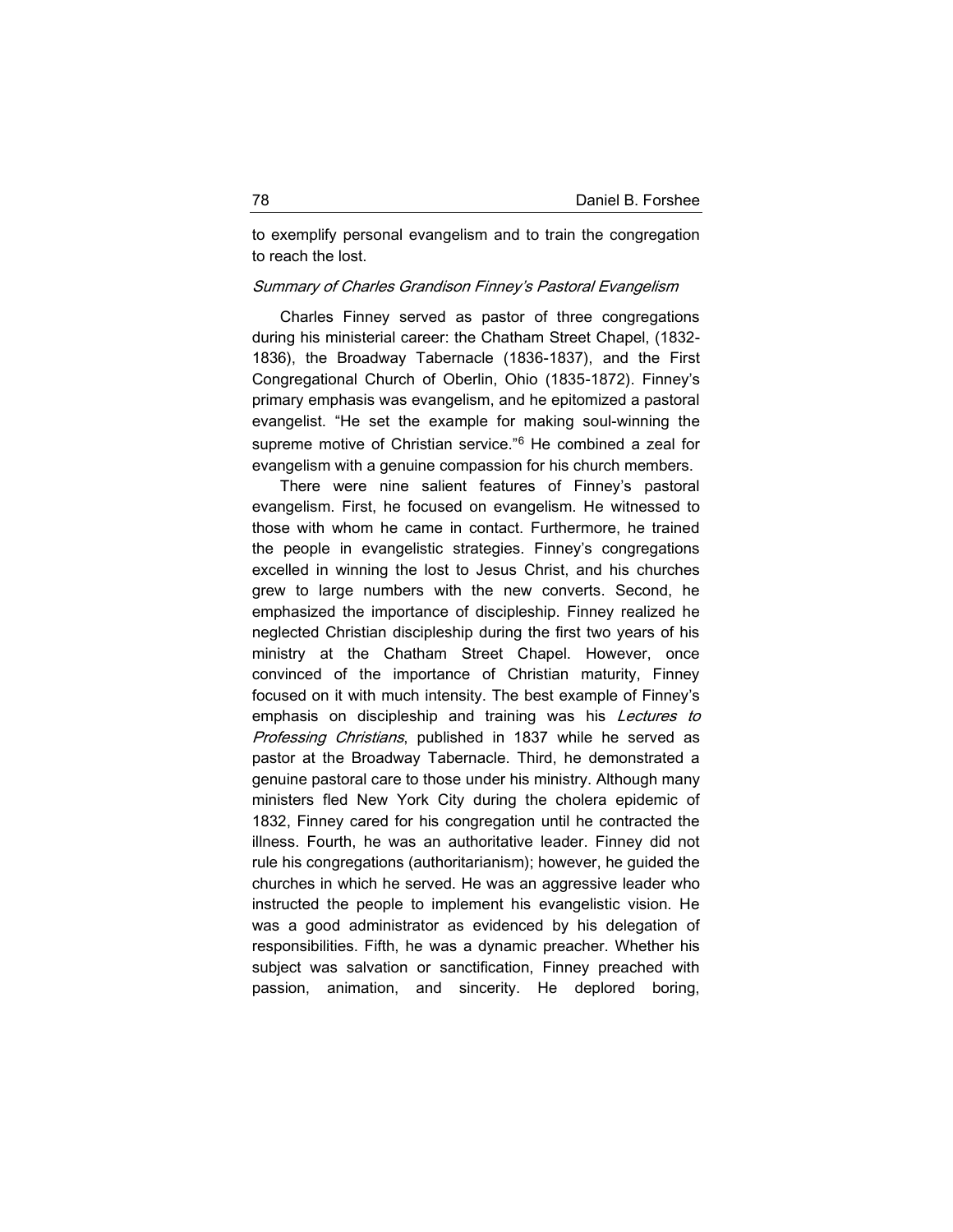monotonous preaching. Sixth, he focused on the person of the Holy Spirit. He spoke often of the Spirit's power and enabling. He warned his hearers against grieving and quenching the Spirit. He equated successful Christian living with the filling and baptism of the Spirit.<sup>7</sup> Seventh, he stressed the importance of prayer. Finney prayed frequently and exhorted his people to exercise this spiritual discipline. Finney was a genuinely spiritual man who recognized God as the source of his strength. Finney's prayer life was an integral part of his pastoral success. Eighth, he possessed a disciplined work ethic. Finney constantly labored among his people by visiting and counseling them. He often neglected his health and family because of ministerial activities. Ninth, he was attentive to social ministries. Finney was an active leader in areas of reform and benevolence. He admonished his congregations to labor against societal evils. He constantly challenged the people to oppose slavery.

# Finney's Pastoral Evangelism as a Model for Contemporary Pastoral Evangelists

The salient features of Finney's pastoral evangelism are applicable and inspirational for contemporary pastoral evangelists. Pastors who implement the salient features of Finney's ministry can strengthen their ministries as pastoral evangelists.

## The Priority of Evangelism and Discipleship

Contemporary pastoral evangelists can learn from Finney in his emphasis on evangelism and discipleship. It is critical that the pastor possesses an intense desire for the salvation of the unconverted. Evangelism is more than a program or technique, it is "a passionate concern for the lost."<sup>8</sup> Hemphill states:

The methods of evangelistic churches differ as greatly as the settings and styles of pastoral leadership. Yet they all have one common denominator--the pastor and the church have such a passion to see the lost come to know Christ, they are driven to take the message to their community.9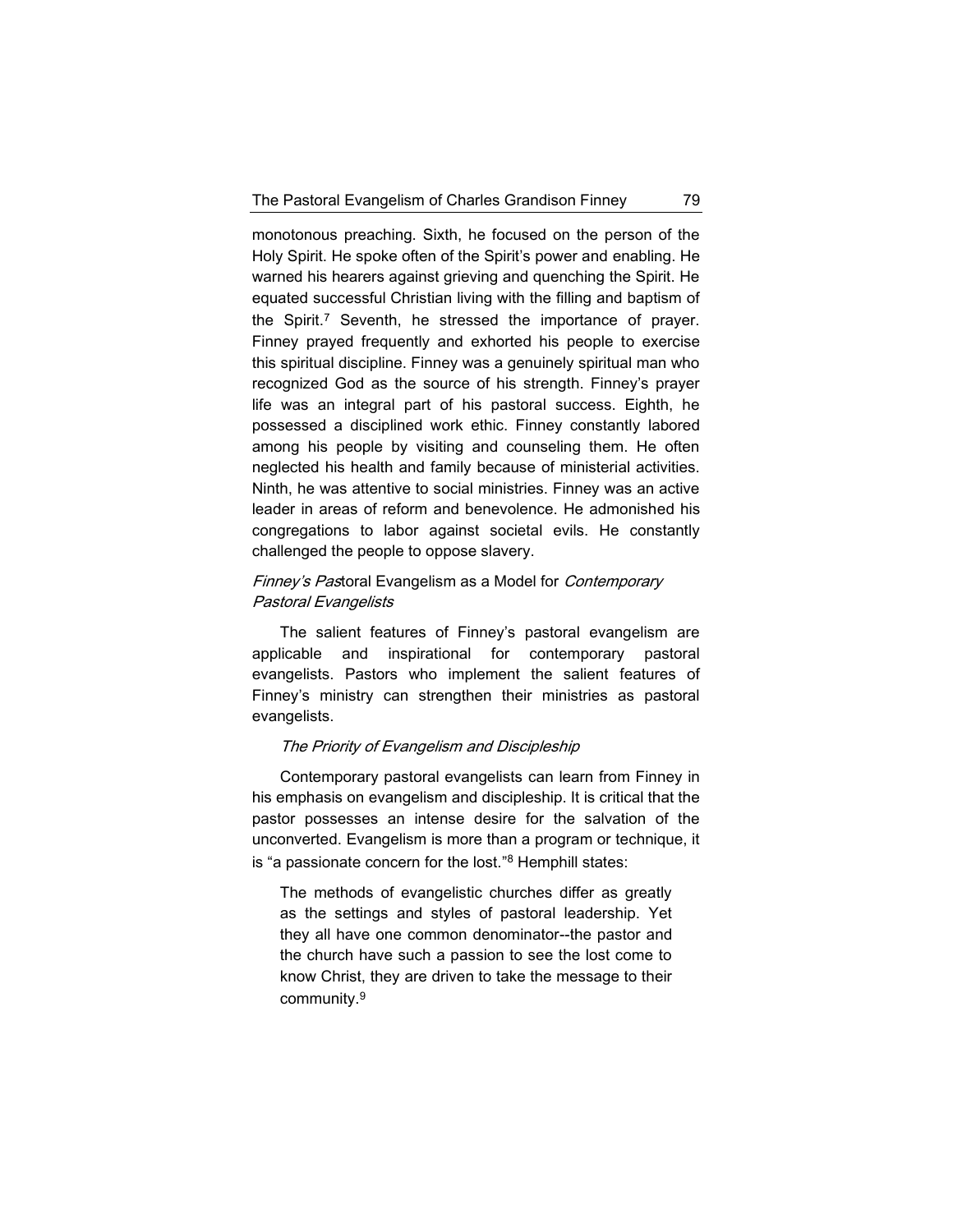There are several ways for pastoral evangelists to focus on leading the lost to Christ. There is no substitute for the pastor sharing his faith with the lost. Richard Jackson, former pastor of the North Phoenix Baptist Church in Phoenix, Arizona, is an example of a contemporary pastoral evangelist who shares his faith regularly with the unconverted. Under Jackson's leadership, the church grew from 180 people to 20,000 members. Jackson says, "I really didn't set out to grow a church. I just set out to do what God called all of us Christians to do--win souls."<sup>10</sup>

Another method contemporary pastoral evangelists utilize is evangelistic preaching. Most of the pastor's sermons are designed to equip the saints for ministry; however, there are times when the message is targeted to the unsaved. Evangelistic preaching "is a proclamation of the saving facts of the Gospel, set forth in such a way as to induce men to accept the salvation truly offered in Christ."<sup>11</sup>

Contemporary pastoral evangelists also stress the importance of discipleship. They help new converts grow in their relationships with Jesus Christ. Finney's method of instructing new Christians and utilizing them for ministry is an excellent model for contemporary pastors.<sup>12</sup> Assimilation of new converts is a critical aspect of discipleship.<sup>13</sup> The pastor is not solely responsible for training and assimilating every new convert; he must delegate these responsibilities to other leaders in the church. Galloway states, "The true leader is not someone who can do the work of ten persons, but someone who can organize ten persons to do the work of ten persons."<sup>14</sup>

One of the best ways pastors stress the importance of discipleship is through preaching. Pastors cannot preach evangelistic messages every Sunday (as Finney did during the first two years of his ministry at the Chatham Street Chapel). The church members need doctrinal, biblical preaching. They need encouragement and instruction from their pastor in order to deepen their relationships with God.

## Compassion for People

Finney followed the pattern of visiting the sick, praying for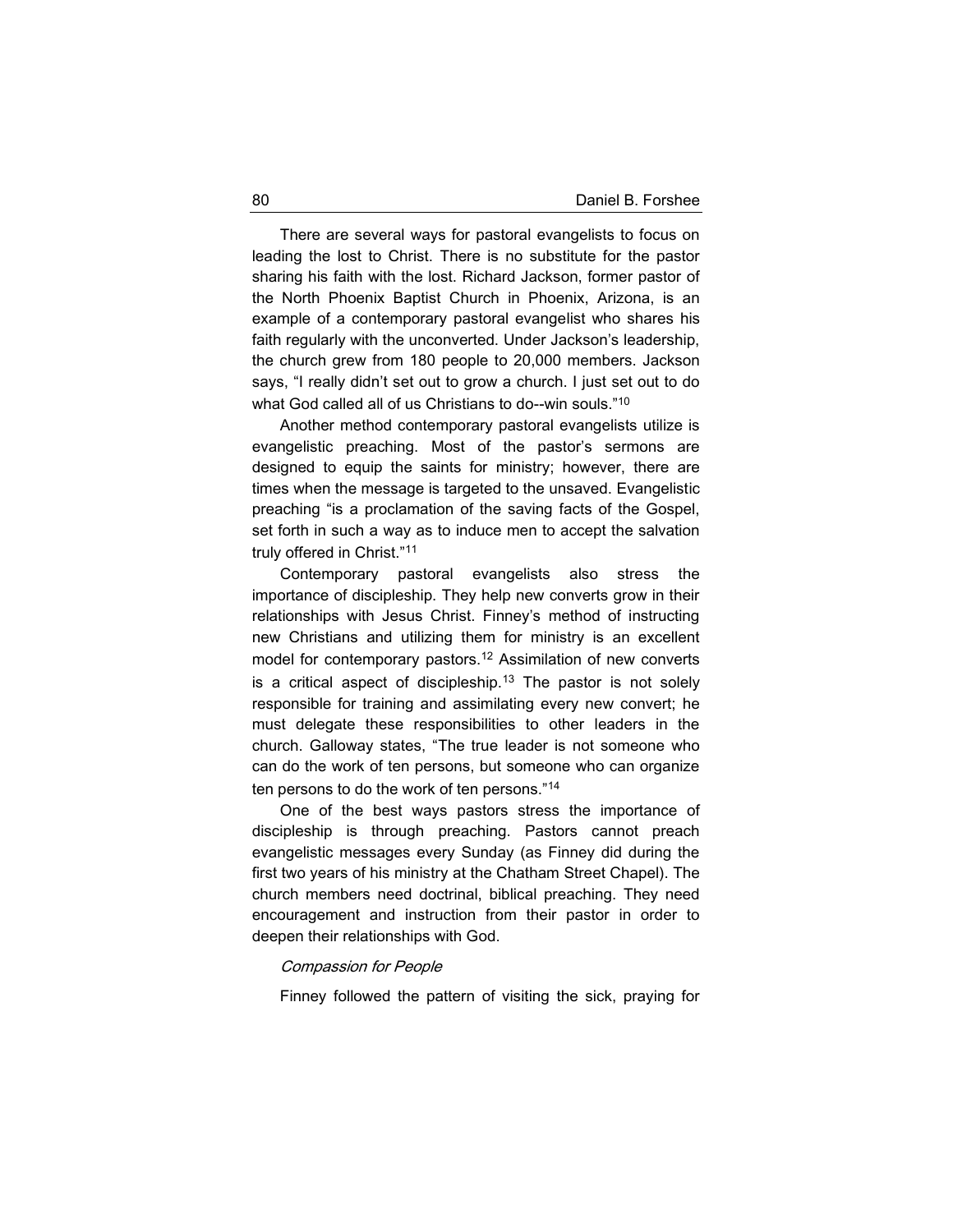needs, and spending time with the people. This methodology is an excellent example for modern pastoral evangelists to emulate. People are more interested in compassion rather than instruction or knowledge. The best model to follow is Jesus. Matthew 9:36 states, "But when He saw the multitudes, He was moved with compassion for them, because they were weary and scattered, like sheep having no shepherd" (NKJV). Compassionate pastors, who love their members and the people in the community, are greatly needed. Christians and non-Christians respond positively to church leaders who are caring; however, those pastors who are unloving have insipid ministries. Calvin Miller says, "Wooden sermons from wooden lives can result only in wooden altar calls."<sup>15</sup>

Finney's bold, yet compassionate, ministry is a forceful reminder for contemporary pastoral evangelists. Prestige or power do not isolate the pastor from the people. Jesus said in Mark 10:45, "For even the Son of Man did not come to be served, but to serve, and to give His life a ransom for many" (NKJV). One pastoral evangelist states:

Today's spirit-impelled, soul-seeking, compassionate pastors will do much to lead their congregations to become soul-winners.

There ought to be "humanness" about our preaching and ministry. Sometimes a gulf exists between the pulpit and the pew. The very nature of preaching tends to separate the speaker from the listener.

One of the comments sometimes made of pastors is "our pastor is a wonderful preacher, but he seems distant and unloving." We ought to make every effort to come down out of the pulpit and listen, touch, and love the people. There is no substitute for compassion!<sup>16</sup>

### **Leadership**

Every local church needs a pastoral evangelist who leads firmly and fairly. Finney's example of bold and compassionate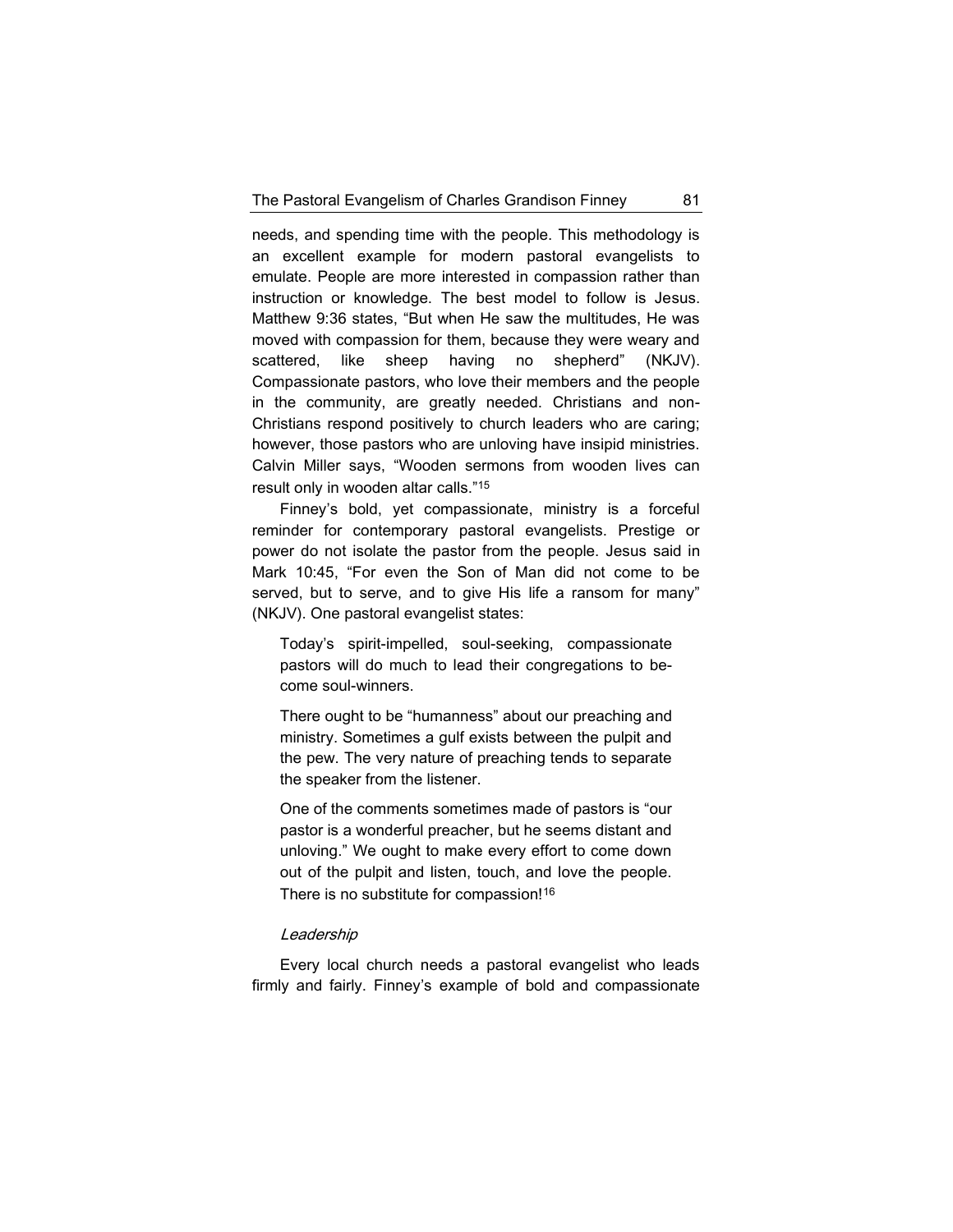leadership is worthy of emulation.<sup>17</sup> The leadership style of Jesus is a better model. Ryan summarizes the leadership of Jesus:

Jesus was a servant leader. He was clearly the leader of the disciples. He was their teacher, He corrected, He gave encouragement, He served, and on all occasions, He led them. He displayed tenderness, He made strong demands, He called for sacrificial living, and He gave comfort. His servant spirit did not stop Him from leading the disciples. To be a Christian leader one should emulate the attitude of Jesus.<sup>18</sup>

Local churches deserve ministers who are catalysts. The catalyst initiates action, leads democratically, delegates easily, and "integrates members' needs and the mission of the congregation."<sup>19</sup>

The pastoral evangelist is the leader of the congregation. He is neither the dictator of the people nor authoritarian in his leadership style. A pastor is accountable to God for the way he leads the congregation (Hebrews 13:17). He is a person "of insight and vision, who is not afraid to make decisions and who, in his walk with God, senses and knows the right time to act."<sup>20</sup> The pastor articulates the vision to the people and leads them in accomplishing it.<sup>21</sup> The pastoral evangelist leads the people in reaching lost individuals with the gospel.

Contemporary pastoral evangelists know the importance of delegation. (Finney recognized the necessity of delegation as evidenced by his usage of assistant pastors and lay people.) Pastors of growing churches involve numerous people in the ministries of the church. "The more people the leader has sharing the activity, the more growth the organization will experience."<sup>22</sup> The delegation of evangelistic ministries is imperative.

### **Preaching**

Finney was an excellent preacher and instructor on preaching. He gave the following advice to preachers: (1)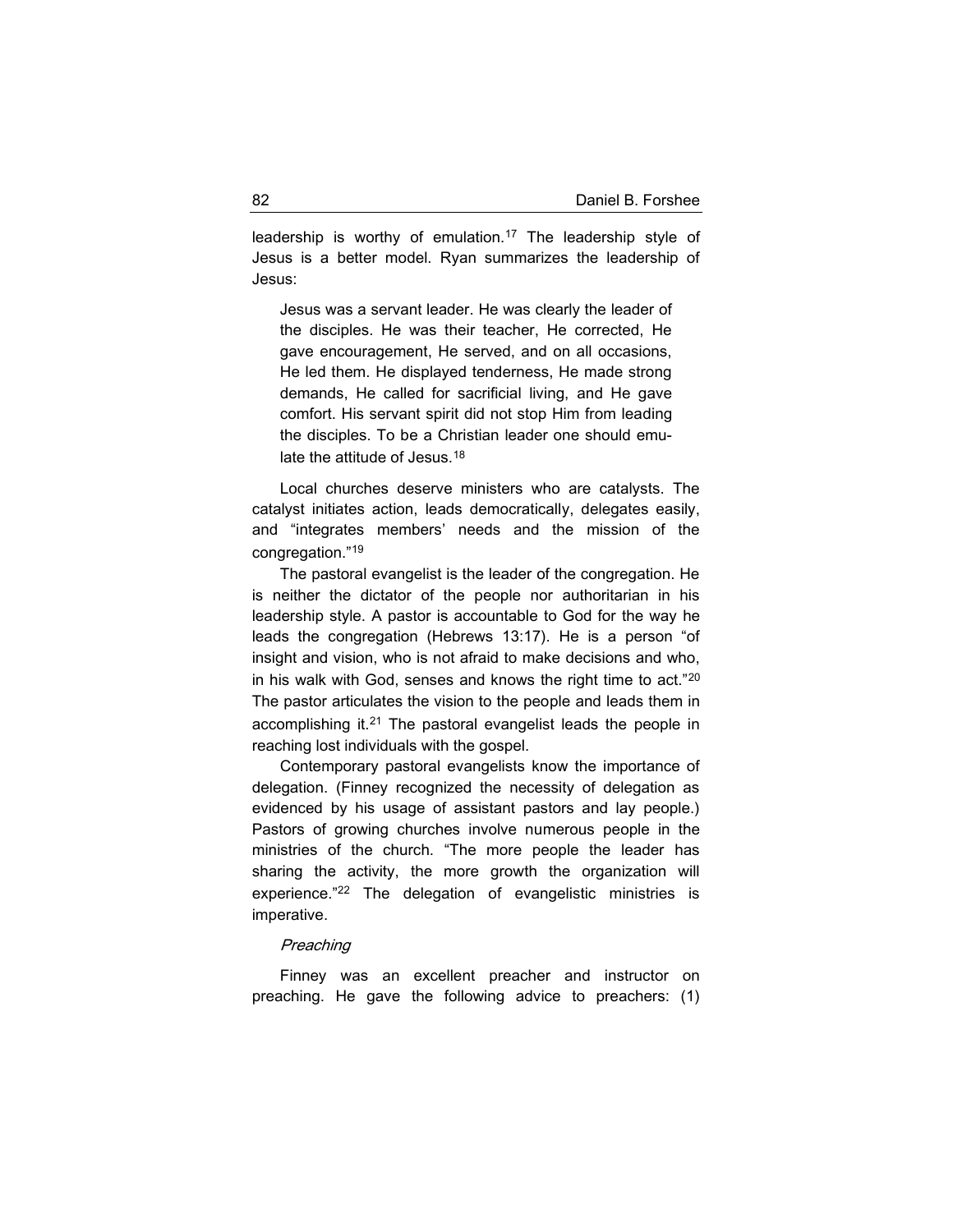preaching should be practical; (2) preaching should be pointed and direct; (3) preachers must address sinners and Christians who are entrenched in complacency; (4) preachers must focus on the particular needs of the congregation; (5) preachers must address a variety of subjects; (6) preachers must instruct sinners on the importance of immediate repentance; (7) preachers must annihilate excuses sinners make; and (8) preachers must warn sinners of the severity of grieving the Holy Spirit.<sup>23</sup> Finney also enumerated the following remarks on the manner of preaching: (1) preaching should be conversational; (2) preaching must utilize everyday language; (3) preaching must be parabolical (Finney used the preaching of Jesus as an example); (4) preaching must use illustrations taken from common experiences; (5) preachers must speak with great passion and feeling; (6) preaching must have as its aim the conversion of sinners; (7) preachers, like lawyers, must answer the objections of their hearers; and (8) preachers must evaluate the effectiveness of their preaching and make alterations when necessary.<sup>24</sup>

Most of Finney's advice and remarks on preaching are beneficial to contemporary pastoral evangelists; however, not all of his comments and practices are applicable for pastors today. Pastors should not emulate Finney as to the length of sermons. (Finney's sermons usually lasted an hour and one- half). Furthermore, Finney's lack of humor is not a trait worthy of imitation. Prall's remarks regarding Finney's preaching are more an indictment than a compliment:

There was always a thoughtful solemnity in his look. He rarely, if ever, was disposed to jest; it seemed as if his words were too precious to be used in that now too common way.<sup>25</sup>

One of the greatest contributions the pastoral evangelist makes to his congregation is the faithful preaching of the Scriptures. The messages in growing churches today are practical, biblical, simple, and appealing. One of the reasons people do not attend church services is boring, irrelevant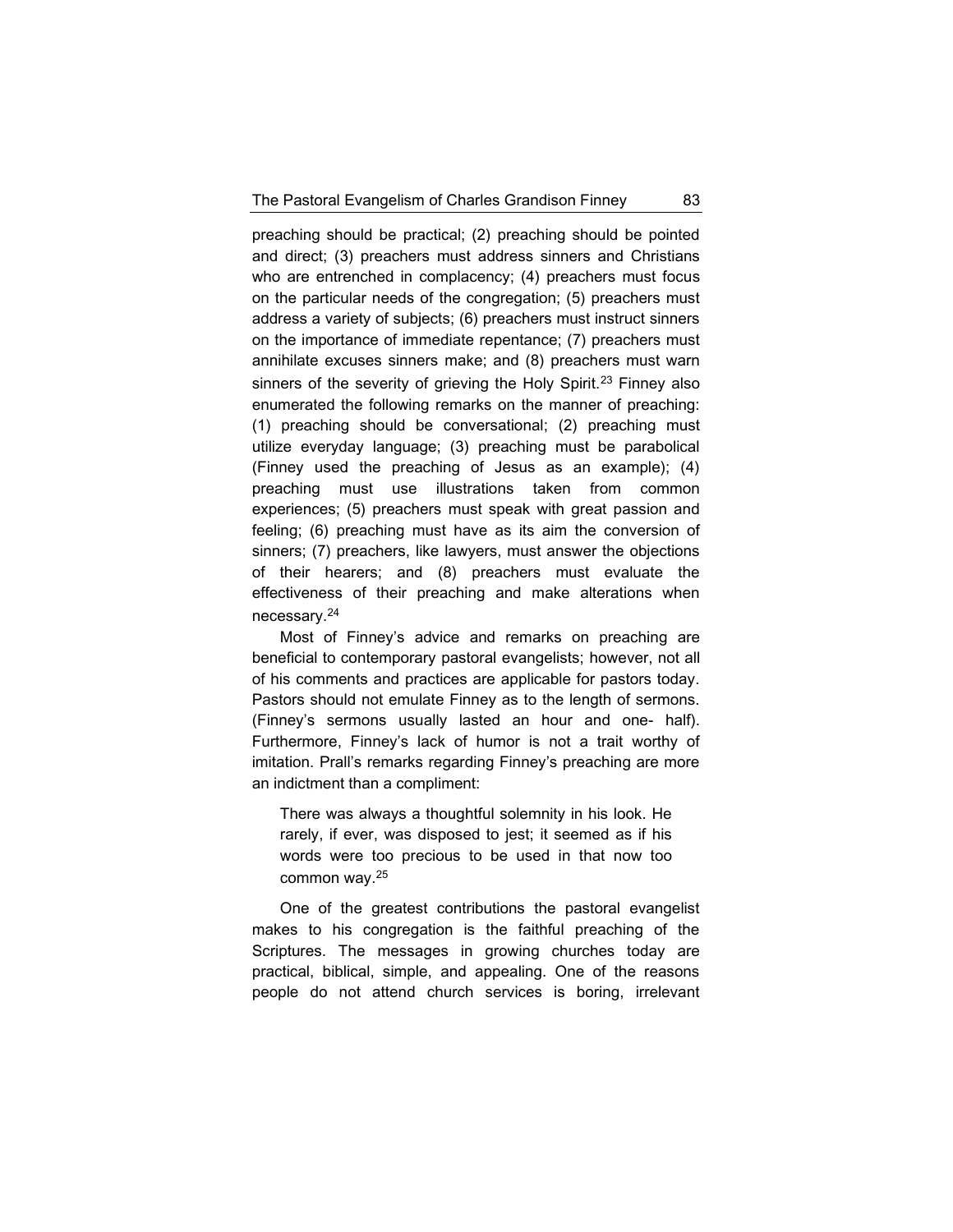sermons.<sup>26</sup> Martin Thielen, in his survey of the five fastest growing churches in middle Tennessee, lists "engaging preaching"<sup>27</sup> as one of the key factors for growth. He writes:

The pastors at these five churches did not speak about abstract theology, but dealt with real-life issues. Their sermons were Bible-based but relevant to daily living. Each one was a good communicator. All used illustrations and stories in abundance. They spoke in a conversational style. All but one delivered a good bit of his sermon away from the pulpit and directly in front of the congregation. . . . The few notes the preachers used were tucked in his Bible. All five pastors injected humor at several points throughout the sermon.<sup>28</sup>

## An Emphasis on the Holy Spirit and Prayer

One of the most important components of Finney's success as a pastoral evangelist was his private, devotional life. He focused on the Bible, the person of the Holy Spirit, and the discipline of prayer. He believed the Bible was the Word of God, and he spent many hours reading it. Throughout his ministry, Finney reminded his hearers of the Spirit's power and influence. He also spent much time alone with God in meditation and prayer. He dedicated three lectures to the subject of prayer in Revival Lectures. Drummond said, "Finney will always be remembered as probably the most spiritually powerful preacher America has ever produced. . . . He was first and foremost a man of God, filled with spiritual might and reality."<sup>29</sup>

Contemporary pastoral evangelists could learn from Finney's example of spirituality. Most of his teachings (excluding his emphasis on a subsequent baptism of the Holy Spirit and entire sanctification) are practical, biblical, and easily incorporated into a minister's life. Pastoral evangelists like Finney, Jonathan Edwards, and Charles Spurgeon remind ministers today that the devotional life is critical to the survival and success of ministry. Larsen tells ministers that "the preacher of the Word is not a salesman or a showman; he is a spokesman! Hence our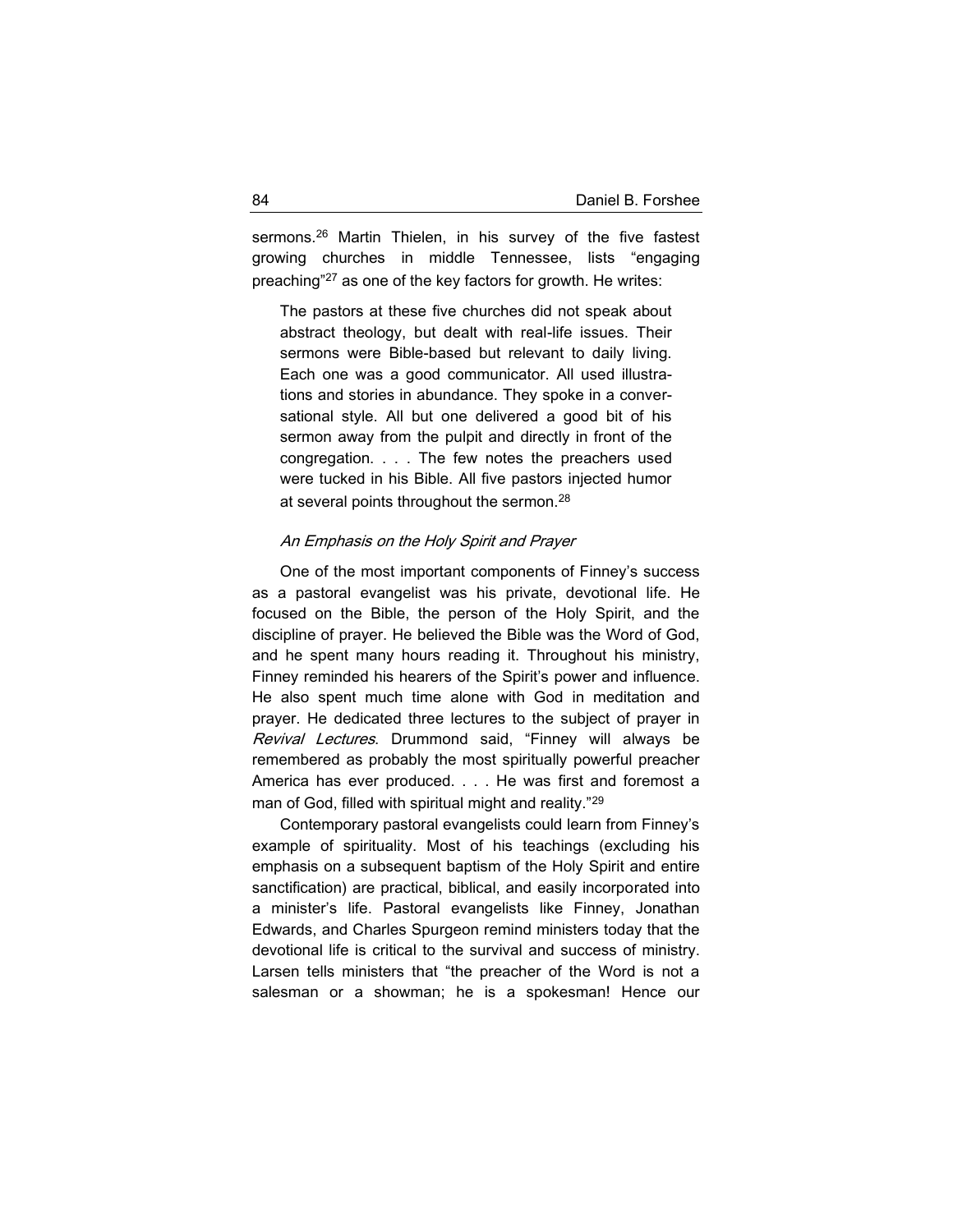theology of proclamation must be closely wed to our theology of devotion."<sup>30</sup>

Ministers need to rely on the Holy Spirit's filling and empowerment. The Spirit's anointing brings life and vitality to the pastoral evangelist's ministry. In 1 Thessalonians 1:5, Paul speaks of the Spirit's involvement in proclamation, "For our gospel did not come to you in word only, but also in power, and in the Holy Spirit and in much assurance, as you know what kind of men we were among you for your sake" (NKJV). He also writes in 1 Corinthians 2:4-5, "And my speech and my preaching were not with persuasive words of human wisdom, but in demonstration of the Spirit and of power, that your faith should not be in the wisdom of men but in the power of God" (NKJV).

Ministers also need to focus on spending time alone with God in prayer and Bible study. Pastoral evangelists are not equipped to stand before their congregations until they have been in the presence of God.<sup>31</sup> Church history is replete with motivational examples of preachers who stressed the importance of a healthy devotional life. Men like Finney, David Brainerd, Charles Spurgeon, and John Henry Jowett are exemplary models for pastors today. Larsen records the devotional life of the inspirational Jowett:

John Henry Jowett had a place of prayer. For this prince of preachers it was an upper room in his house. In this room were two chairs; one was always vacant. There was a table in this room and nothing else except the Bible on the table. Jowett would sit in one chair, read the Word, and talk with the Lord. It is said that he spent hours with his Master in deep and sweet communion.<sup>32</sup>

Growing, evangelistic churches are led by ministers who stress the importance of the Holy Spirit and prayer. Churches need godly pastors who, like Finney, emphasize the unseen, spiritual dimensions of ministry. Tetsuna Yamamori accurately states:

A church likely to grow places a high premium on prayer and consequently upon the work of the Holy Spirit. I am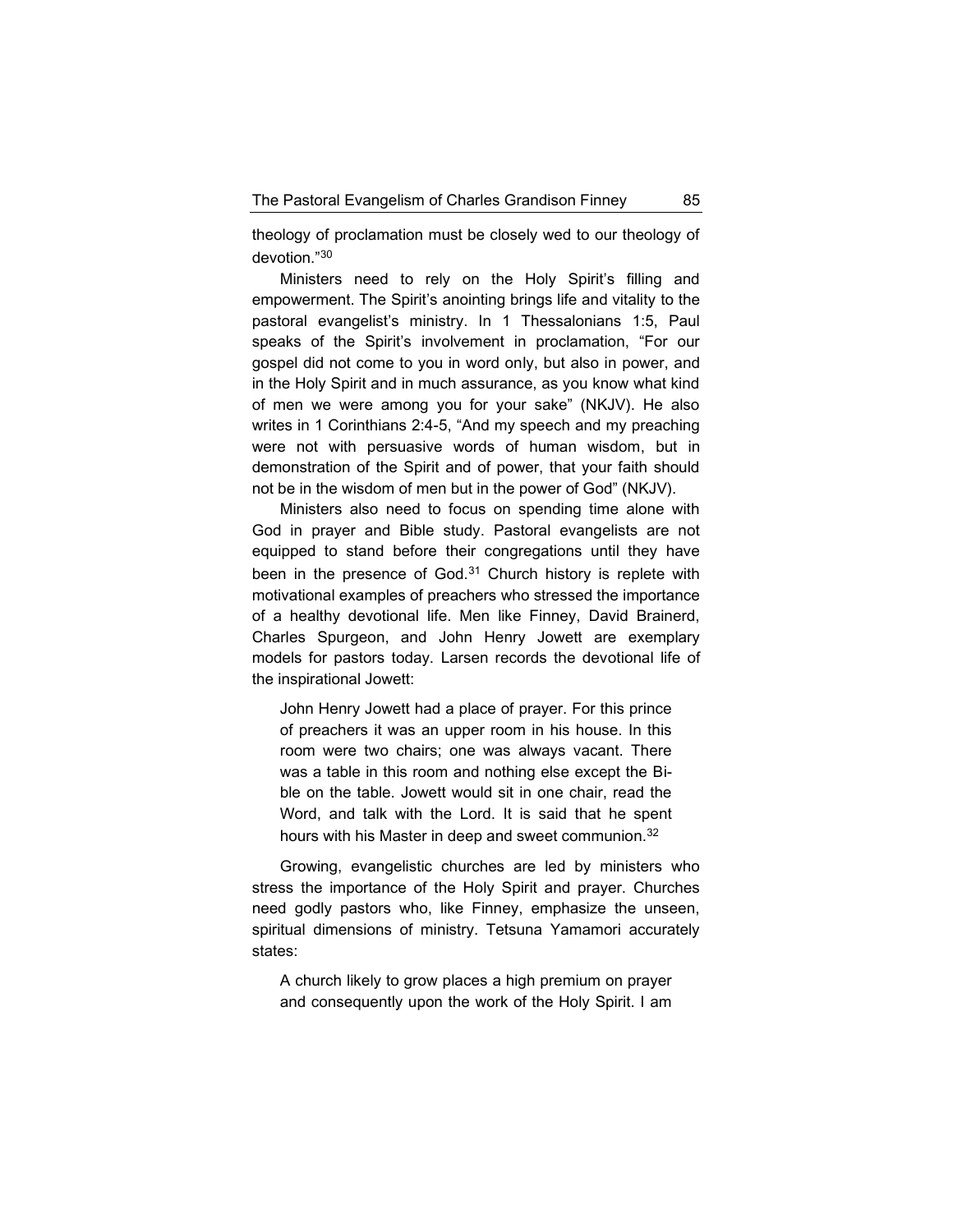yet to see a rapidly growing church which has not emphasized intense prayer on the part of its members both individually and corporately. A growing church is prayerled and Spirit-filled. Prayer is the lifeblood of effective evangelism. It prepares the hearts of both the proclaimers and the proclaimed.<sup>33</sup>

### Disciplined Work Ethic

Finney labored tirelessly in the three churches he served as pastor. He possessed a disciplined work ethic enabling him to accomplish his tasks. He was not slothful as he executed his pastoral duties. Finney met the spiritual and physical needs of his congregations. He was a faithful pastor who prepared and delivered inspiring messages (in each pastorate he delivered lectures in addition to his Sunday messages). He spent many hours in prayer to God for himself and his people. He labored constantly for the salvation of the lost as evidenced in his involvement in evangelistic visitation and inquiry meetings. He also visited his church members when they were ill.

Finney's example of strong work habits challenges contemporary pastoral evangelists. Pastors of growing churches give their time and energies to Christ and the people. They do not withdraw from their duties or the people to whom they are called to minister.<sup>34</sup> Rather, they faithfully administer their responsibilities because they are disciplined and possess a positive work ethic. Wagner says that one of the "prices pastors must pay if they are going to lead their church [sic] into growth is hard work."35 Serving as pastor is a difficult occupation and demands a disciplined, hard-working individual.

Pastors must not place their ministries above their families and health (as Finney did). They have to find a "balance between intensive work, creative leisure, and quality time with loved ones."<sup>36</sup> The pastor who works eighteen hours a day, seven days a week, hurts himself and consequently hurts his family. Pastors who work diligently, take care of themselves, and spend time with their families are better equipped to minister to their congregations.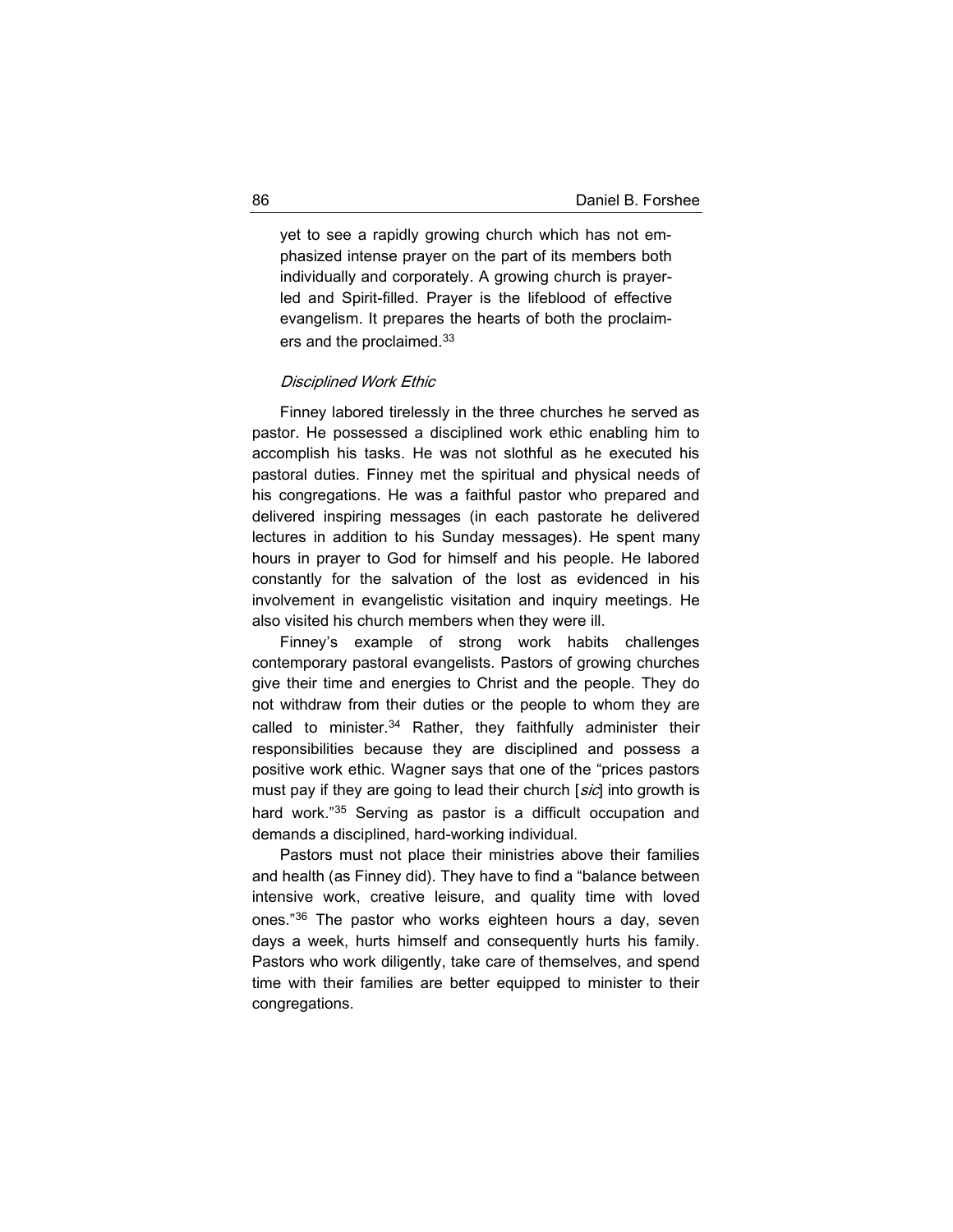## Sensitive to Social Ministries

One of the notable aspects of Finney's pastoral evangelism was his sensitivity to social ministries. He was one of the primary spokesmen for reform and benevolence during the Second Great Awakening. Throughout his illustrious ministry, he attacked social injustices; furthermore, he challenged the church to labor for reform in areas such as temperance, Sabbath observance, prison system, prostitution, fraud, and especially the slavery issue. Rosell said Finney and the members at the Chatham Street Chapel were "convinced that Christians must engage the 'battlements of Satan' and purge society of its sins."<sup>37</sup> As pastor of the First Congregational Church of Oberlin, Finney continued his emphasis on social ministry. Although evangelism and sanctification were his primary emphases, he did not neglect reform and benevolence. Moberg accurately recorded the importance Finney placed on social ministry:

John Wesley, George Whitefield, and Charles G. Finney were personally active in social reforms and stimulated many others to work for them. In his Lectures on Revivals of Religion Finney claimed that "revivals are hindered when ministers and churches take wrong ground in regard to any question involving human rights." He backed up his words with action.<sup>38</sup>

There is a significant need for contemporary pastoral evangelists to imitate Finney's sensitivity to social ministries. Henry states, "For the first protracted period in its history, evangelical Christianity stands divorced from the great social reform movements."<sup>39</sup> One of the ways to address the neglect of social ministry is for the pastor to lead and involve the congregation in reform. Evangelical pastors should remember that an emphasis on reform and benevolence does not relegate evangelism to a lesser role. Charles Finney demonstrated that pastoral evangelists can lead their churches to be evangelistic and socially active.

The Bible does not make a distinction between evangelism and social ministry. The church which solely addresses the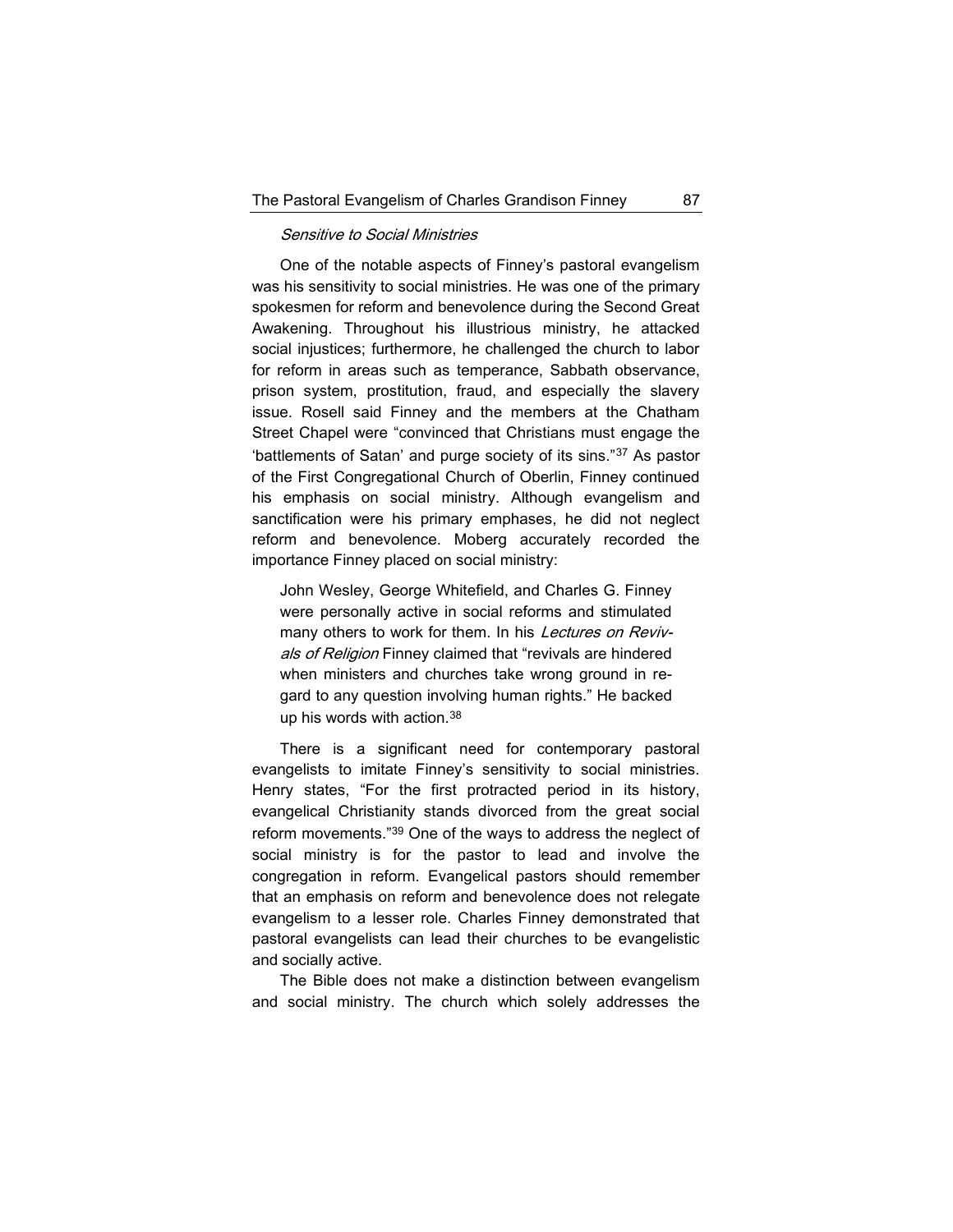spiritual aspect of persons is unhealthy. Likewise, the church which stresses meeting only the social needs of individuals is unbalanced. Ministry-based evangelism is a balanced approach that churches should implement. Meeting the physical and social needs of people provide opportunities for evangelism. Pastoral evangelists should realize that each community has unique needs, and their churches can meet some of those needs. Hemphill elaborates on ministry-based evangelism. He says, "Determine the needs of the community, examine the gifts operating through your members, and design a ministry to meet needs and present Christ in the power of the Spirit."<sup>40</sup>

The LaSalle Street Church in Chicago, Illinois, is an example of a church blending evangelistic outreach with social ministries. Pastor Bill Leslie leads the church to use the following social programs to share the salvific message of Jesus Christ: camping, tutoring, legal aid services, bookstore-coffeehouse ministry, senior citizen ministries, housing project ministries, creative arts projects, and counseling services.<sup>41</sup> Another example of a church that practices ministry-based evangelism is The Tree of Life Missionary Baptist in Gary, Indiana. The church members refurbish apartments for low income families. (City officials donated a block of forty houses to the church.) The church has established a ministry for teenagers where church members teach carpentry skills and study the Scriptures. Many have accepted Christ as Savior as a result of these ministries. Brentwood Baptist Church in Houston, Texas, has grown from five hundred members in 1980 to nearly ten thousand in 1993. Pastor Joe Ratliff says one of the main reasons for the growth is the need-based ministries the church sponsors. The church members provide literacy counseling, care for AIDS patients, and a credit union which assists those unable to obtain loans.<sup>42</sup>

#### **Summary**

The pastoral evangelism of Charles Grandison Finney serves as a model for contemporary pastoral evangelists. Wilson gives the following admonition to pastoral evangelists, "As pastors, we must urgently do the work of evangelism, setting a life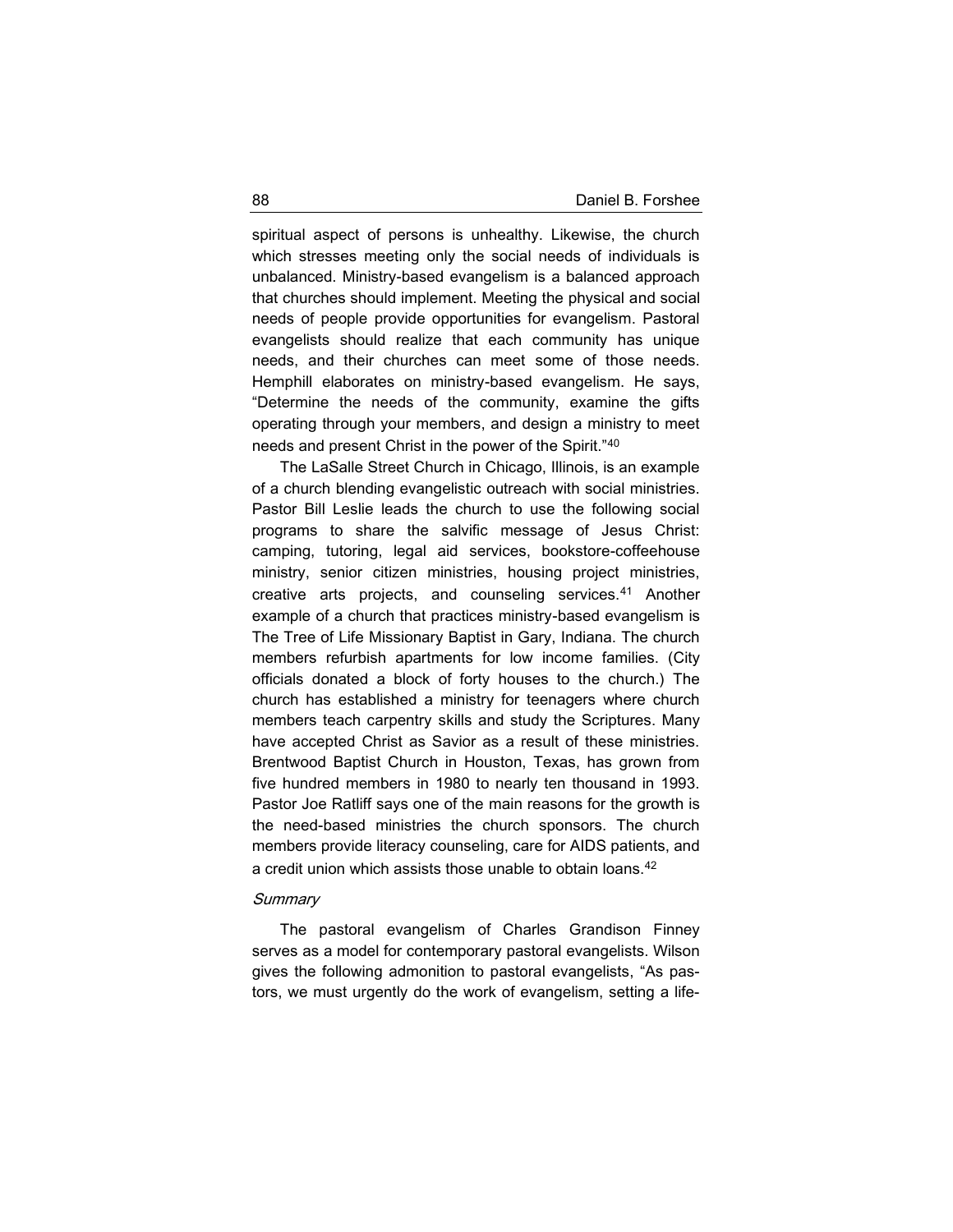style example for our people, and urging their own initiation into the work of winning souls for Christ."<sup>43</sup> There is a correlation between growing churches and evangelistic pastors. Pastors should lead their congregations, by precept and example, to obey the clear mandates of the Bible to make disciples. Through Finney's consummate model, contemporary pastoral evangelists can be encouraged to focus on evangelism, discipleship, compassion, leadership, preaching, the Holy Spirit, prayer, disciplined work ethic, and social ministries.

## **Writer**

Forshee, Daniel Bryant: Address: Southern Baptist Theological Seminary, PO Box 1889, Wake Forrest, NC 27587. Title: Assistant Professor of Evangelism and Church Growth. Dr. Forshee earned a B.A. degree from Mobile College (1986), a M.Div. degree (1993), and a Ph.D. from Southwestern Baptist Theological Seminary in Ft. Worth, TX. Since 1984 Daniel has served as a youth evangelist, youth pastor, adjunct professor, and pastor.

1. Jimmy Draper, "Risk!" Facts and Trends 40, no. 11 (December 1994): 2. See also Winston Crawley, Global Mission: A Story to Tell (Nashville, Tennessee: Broadman, 1985), 248-49.

2. "SBC Index Facts and Figures from 1993," SBC Life (December 1994): 15.

3. Ken Hemphill, The Antioch Effect (Nashville, Tennessee: Broadman and Holman, 1994), 5.

4. Peter Wagner, Your Church Can Grow 2d ed. (Ventura, California: Regal Books, 1984): 61. See also Wagner, "Three Growth Principles for a Soul-Winning Church," in The Complete Book of Church Growth, ed. Elmer L. Towns (Wheaton, Illinois: Tyndale House, 1981), 280, where he states, "Whereas each individual Christian person is directly accountable to Jesus Christ, when it comes to the church, no one is as accountable as the pastor. This is one of the reasons why, as I have studied growing churches, I have found that a pastor who is willing and able to lead his church in growth is the first vital sign of a healthy church."

5. Jim Wilson, "The Pastor and Evangelism: Preaching the Gospel," in Evangelism in the Twenty-First Century, ed. Thom Rainer (Wheaton, Illinois: Harold Shaw Publishers, 1989), 195.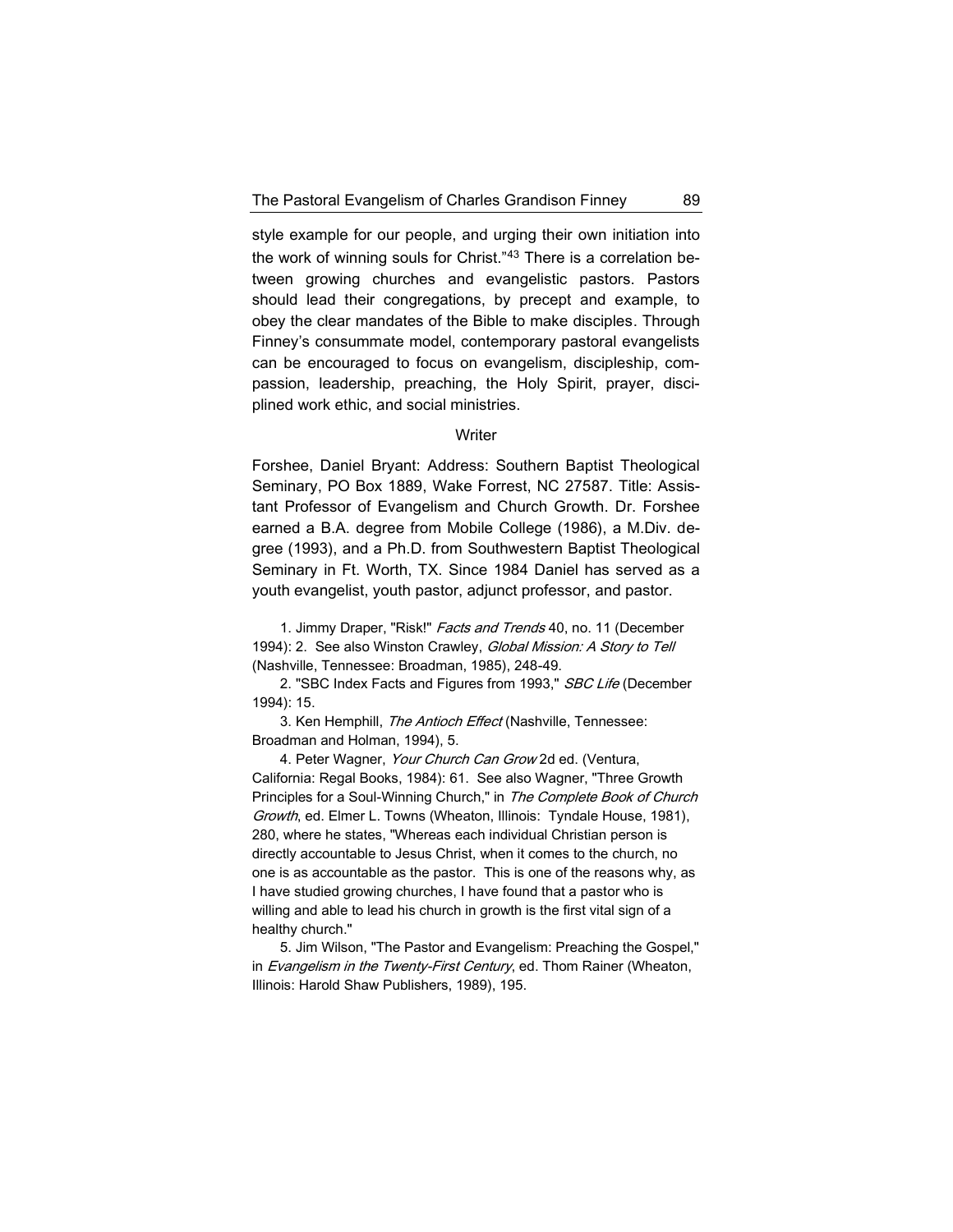6. Mendell Taylor, Exploring Evangelism (Kansas City, Missouri: Nazarene Publishing House, 1964), 460.

7. Finney believed the Spirit's filling was essential for the Christian's maturity. See Charles G. Finney, Lectures on Revivals of Religion (Oberlin, Ohio: E. J. Goodrich, 1868), 102.

8. Hemphill, 149.

9. Ibid., 150.

10. Phyllis Thompson, "Touching Eternity," Missions USA 61 (November-December 1990): 18.

11. Robert Menzies, Preaching and Pastoral Evangelism (Edinburgh: St. Andrew Press, 1962), 15.

12. Finney utilized the discipleship evangelism model of Jesus. Finney spent time with his church members and taught them how to evangelize their community. For an excellent treatment of the discipleship evangelism of Jesus, see Robert E. Coleman, The Master Plan of Evangelism (New Jersey: Fleming H. Revell, 1972).

13. See C. Kirk Hadaway, Church Growth Principles: Separating Fact from Fiction (Nashville, Tennessee: Broadman, 1991), 92.

14. Dale Galloway, 20/20 Vision (Portland, Oregon: Scott Publishing Co., 1986), 87.

15. Calvin Miller, Spirit, Word, and Story (Dallas, Texas: Word, 1989), 211.

16. Wilson, 194.

17. Contemporary pastoral evangelists should not imitate all of Finney's leadership traits. At times, Finney was too bold and confrontational with his people.

18. James L. Ryan, "Not All Leaders Are Alike," Church Administration 36, no. 12 (September 1994): 3.

19. Robert D. Dale, Ministers as Leaders (Nashville, Tennessee: Broadman Press, 1984), 18.

20. Galloway, 88.

21. Hemphill, 139. For more information on the topic of vision, see George Barna, The Power of Vision (Ventura, California: Regal Books, 1992).

22. C. P. Davis, "Patterns of Church Leadership," Church Administration 22, no. 2 (November 1979): 17.

23. Finney, Lectures on Revivals of Religion, 189-97.

24. Ibid., 198-205.

25. John P. Prall, "Rev. C. G. Finney in New York," The New York Evangelist, 16 September 1875, 2.